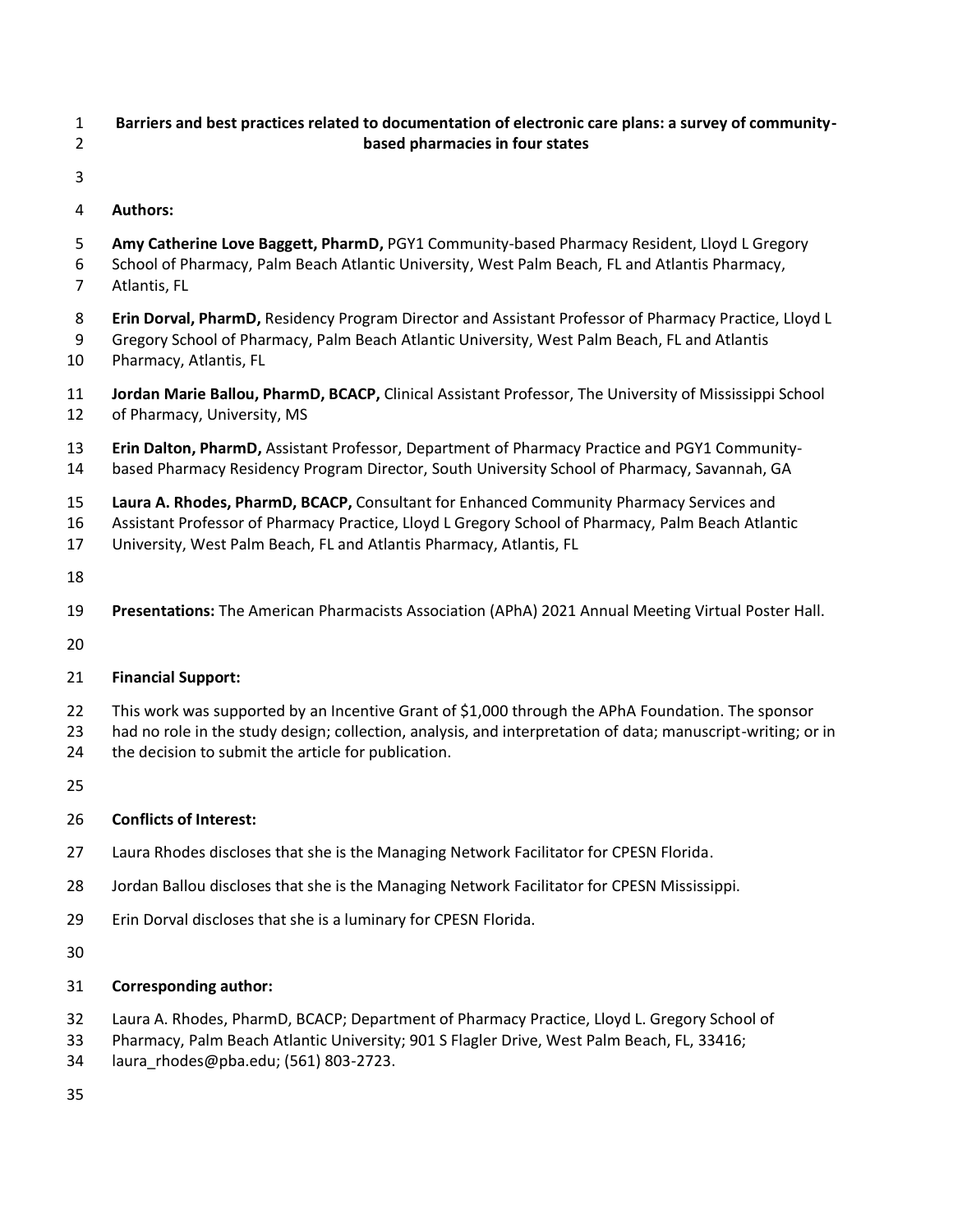- **Word Count: 2117**
- **Abstract: 300**
- **Total: 2417**
- **Number of Tables: 1**
- **Number of Figures: 1**
- **Number of Supplemental Files: 0**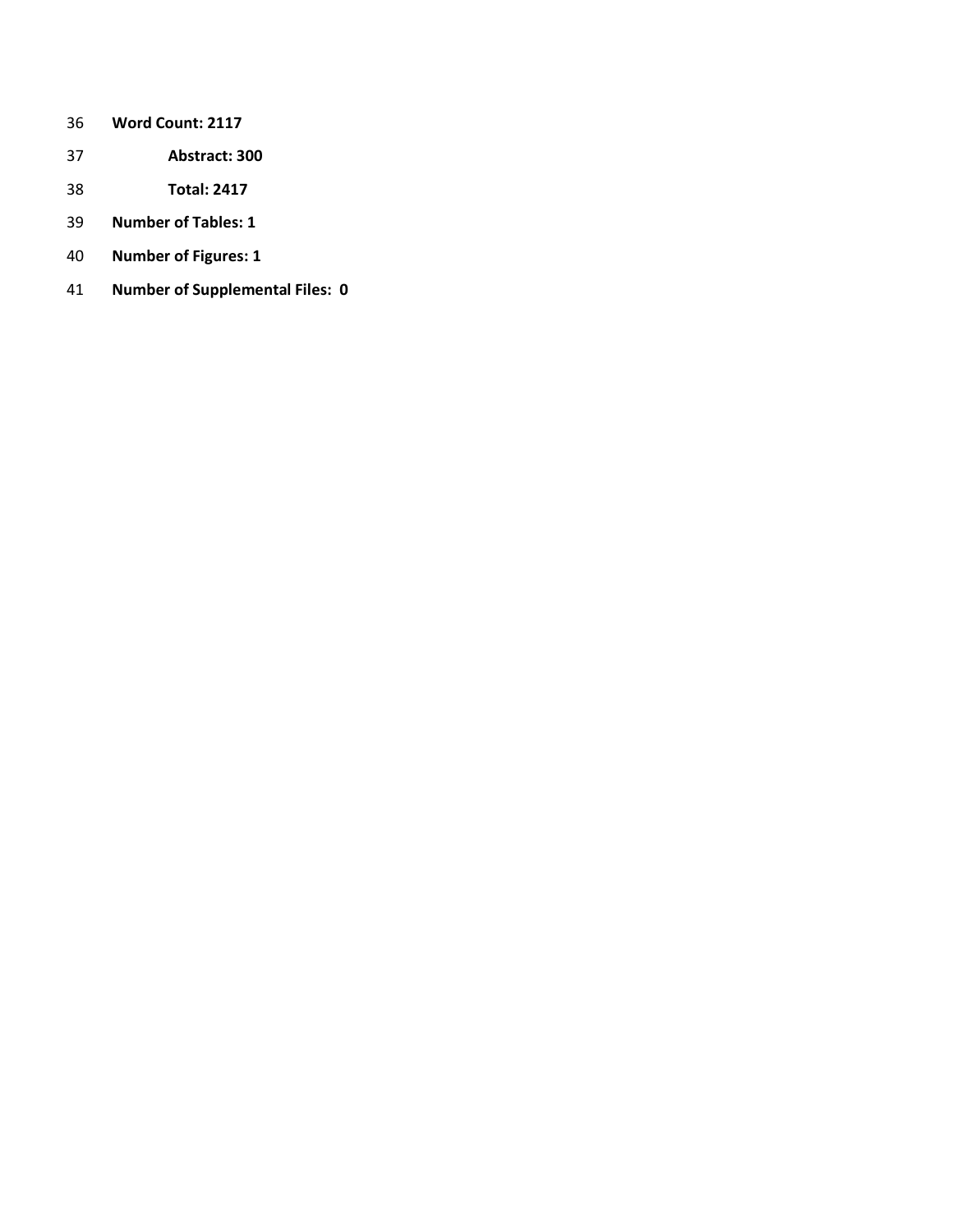#### **ABSTRACT (300)**

 **Background:** While the provision of enhanced pharmacy services within community-based pharmacy is increasing, there remains an opportunity to improve efficient documentation of services. The pharmacist eCare plan is defined as "a longitudinal person-centric dynamic plan that represents a patient's and pharmacist's prioritized concerns, goals, and planned interventions and incorporates 47 medication-related information captured by all members of the care team."

 **Objective**: The primary objective was to identify barriers and best practices related to documentation of eCare plans within community-based pharmacies participating in four Community Pharmacy Enhanced Services Networks (CPESN).

**Methods**: One of two 24-question electronic surveys was distributed to pharmacies in CPESN Florida,

Georgia, Mississippi, and Ohio. Pharmacies submitting <10 eCare plans in the prior quarter received a

survey to assess barriers to implementation; pharmacies submitting ≥10 eCare plans received a survey

to assess best practices for implementation. An independent samples t-test assessed differences in

knowledges scores between groups.

**Results**: Sixty-three responses were received (Barriers=19; Best Practices=44). Best Practices pharmacies

scored higher than Barriers pharmacies on the knowledge portion of the survey (9.26 vs. 7.26 out of 13

points, p=.001). Barriers most frequently reported were staffing resources (n=11, 57.9%), perceived time

commitment (n=8, 42.1%), and lack of payment for services (n=8, 42.1%). Most Best Practices

pharmacies agreed or strongly agreed that they actively involve pharmacists (n=36, 81.8%) and student

pharmacists (n=33, 75.5%) in the eCare planning processes. The types of encounters most utilized by

Best Practice pharmacies were medication synchronization (n=35, 79.5%), drug therapy problems (n=29,

65.9%), assessment of adherence (n=28, 63.6%), blood pressure monitoring (n=27, 61.4%), and

medication reconciliation (n=24, 54.5%).

**Conclusions:** A difference in knowledge and perceptions exists between pharmacies who regularly eCare

plan and those who do not. These trends found should be utilized in creating training to increase eCare

planning quality and consistency in community-based pharmacy settings.

**Background (565)**

 The expansion of pharmacist training programs moving beyond product distribution towards comprehensive, patient-centered care has impacted the healthcare ecosystem in many ways.

Community-based pharmacists are becoming increasingly equipped to provide enhanced patient care

72 services and intervene to positively impact medication adherence and disease state management.<sup>1</sup>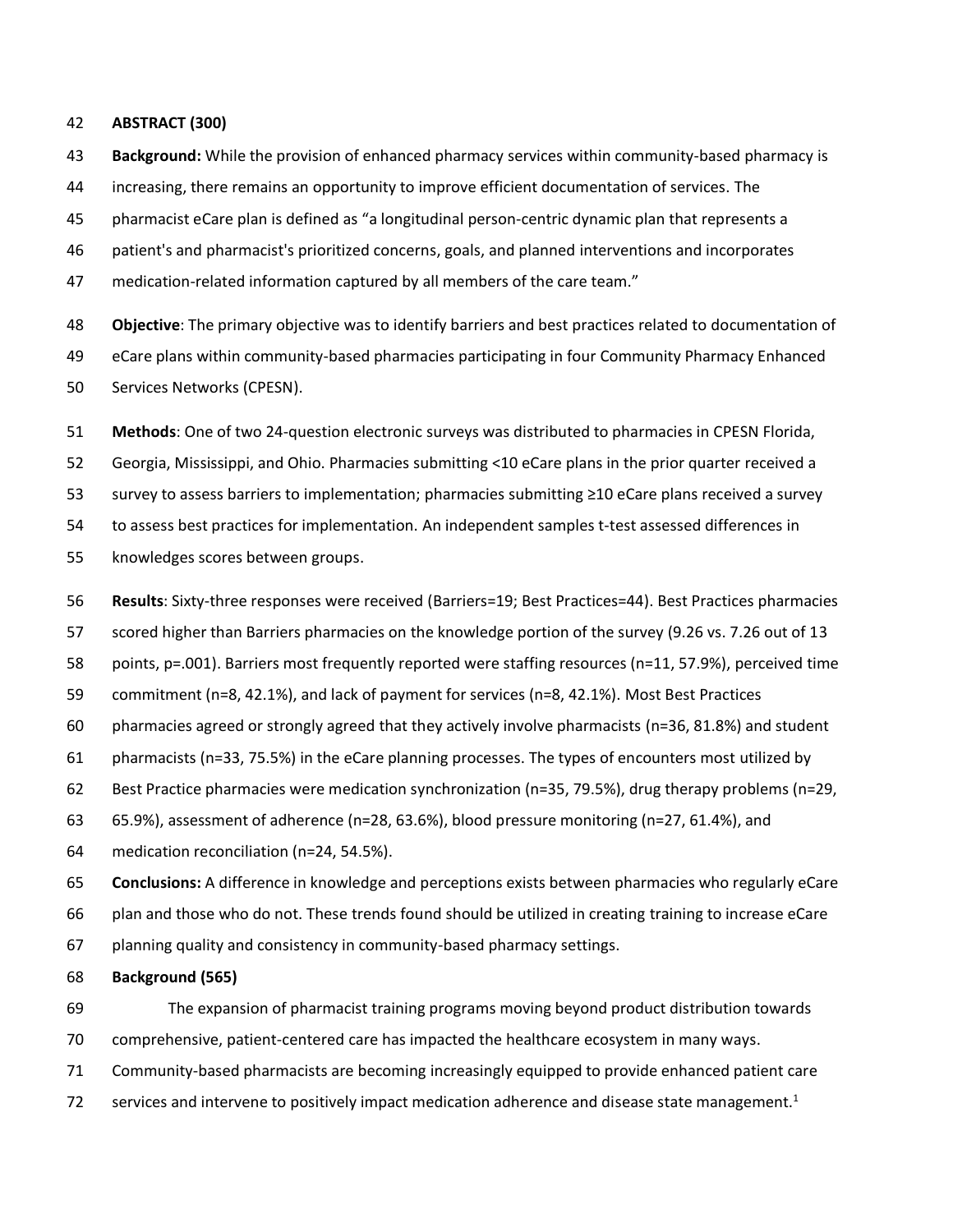Research has shown that pharmacist-led interventions present a unique opportunity to decrease overall healthcare costs, decrease hospital readmission rates, and improve patient outcomes through medication synchronization, medication therapy management, transitions of care, chronic care 76 management, and similar programs.<sup>2-5</sup> As highly accessible and frequently visited healthcare team 77 members, $6$  community-based pharmacists have many opportunities to make interventions and can provide insight into barriers and issues patients may not disclose to other providers. The Joint Commission of Pharmacy Practitioners' adoption of the Pharmacist Patient Care Process (PPCP) has provided pharmacists a standardized method for implementing the patient care process. Pharmacy 81 schools are now required to teach the PPCP to all students as a part of their accreditation standards.<sup>7-8</sup> Additionally, residency training programs have expanded in recent years, allowing for further specialized 83 training for pharmacists to engage with in direct patient care<sup>.9-10</sup> These factors help ensure that a stream 84 of pharmacists who are equipped to engage in direct patient care enter the marketplace.

 While the provision of enhanced pharmacy services is increasing, there remains an opportunity to improve in efficient documentation of patient care services. Since the implementation of the Health 87 Information Technology for Economic and Clinical Health (HITECH) Act in 2009, electronic health records (EHRs) have been broadly implemented across a variety of healthcare settings, from large health 89 systems to small practice sites.<sup>11-12</sup> However, widespread integration of electronic care planning in the community-based pharmacy setting has lagged outside of medication therapy management. One reason for this delay is that the electronic care plan (eCare plan) initiative and medication management Systematized Nomenclature Of Medicine Clinical Term (SNOMED CT) codes utilized in eCare plans were 93 not published and formally available for use until 2016.<sup>13</sup> The National Council for Prescription Drug Programs defines the pharmacist eCare plan as "a longitudinal person-centric dynamic plan that represents a patient's and pharmacist's prioritized concerns, goals, and planned interventions and 96 incorporates medication-related information captured by all members of the care team".<sup>13-15</sup>

 The PPCP is intended for documentation facilitated by health information technology, enabling pharmacists to obtain needed patient information and communicate interventions to other members of 99 the healthcare team.<sup>7</sup> It is for this reason that the utilization of eCare plans has the potential to improve continuity of care and, in turn, deliver a way to input data that may ultimately be used to define value expression for community-based pharmacist-provided enhanced services. Clinically integrated networks, such as the Community Pharmacy Enhanced Services Network (CPESN USA), are networks of pharmacies that coordinate patient care with broader care teams to provide medication optimization and enhanced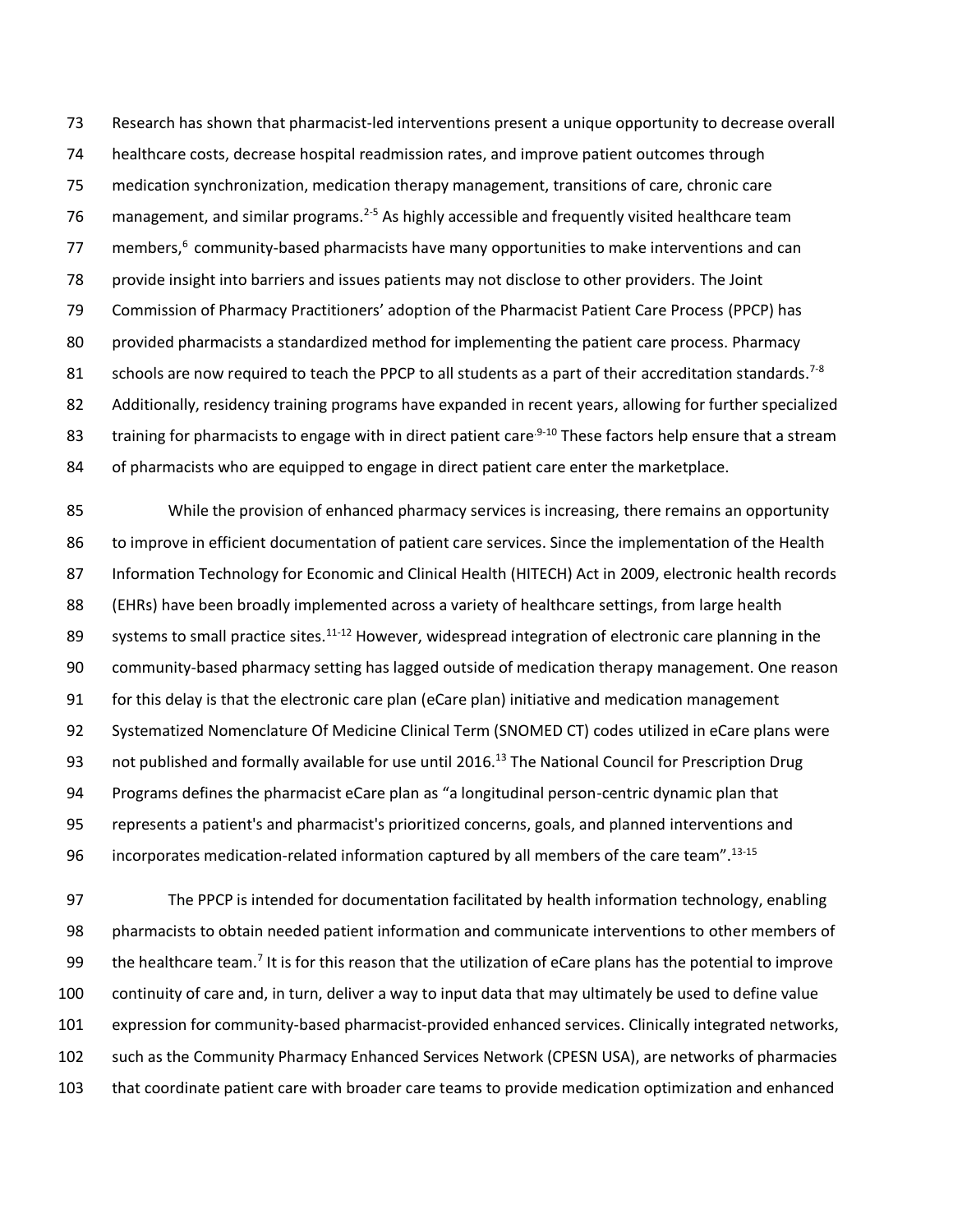services for complex patients. There are approximately 50 local networks that fall under the CPESN USA parent organization, of which most represent a single state (e.g., CPESN Florida). All pharmacies within these local networks offer enhanced services beyond prescription dispensing and are held to quality assurance standards, which are defined by CPESN USA and include expectations for quantity and quality 108 of eCare planning.<sup>16</sup> Many CPESN pharmacies have embraced the eCare planning initiative, while others have been slower to implement it. Importantly, barriers and best practices to implementation of eCare 110 planning have not yet been described in the literature.

## **Objectives (39)**

 The primary objective of this study was to identify barriers and best practices related to documentation of eCare plans within community-based pharmacies who are members of the Community Pharmacy Enhanced Services Networks (CPESN) of Florida, Georgia, Mississippi, and Ohio.

### **Methods (371)**

 We performed a cross-sectional study of community-based pharmacies in four states relating to documentation of eCare planning. This project was approved by the Institutional Review Board of Palm Beach Atlantic University and all respondents were provided written informed consent. Pharmacies were included if they are participating pharmacy in CPESN Florida, Georgia, Mississippi, or Ohio. Using historical reports of eCare planning quantities, the research team determined if each participating pharmacy achieved the metrics set forth in the CPESN USA eCare planning standard, which requires 10 eCare plans to be submitted each quarter. Pharmacies who submitted <10 eCare plans in the third quarter of 2020 received the barriers survey. Pharmacies who submitted 10 or more eCare plans in the third quarter of 2020 received the best practices survey. Pharmacies were excluded if they were not participating pharmacies in one of the aforementioned CPESN networks.

 An electronic link to one of two 24-question surveys was distributed via email using Constant Contact to the primary contact at all participating pharmacies in CPESN Florida, Georgia, Mississippi, and Ohio. Data was collected via two online Microsoft Form surveys. Items common to both surveys included voluntary consent, demographics, knowledge, perceptions, and goals of eCare planning. Pharmacies were asked to identify goals their pharmacy team had for eCare planning in an open-ended response format. The Barriers survey included questions identifying barriers to implementation of eCare planning as well as the preferred method(s) to address barriers through educational materials. The Best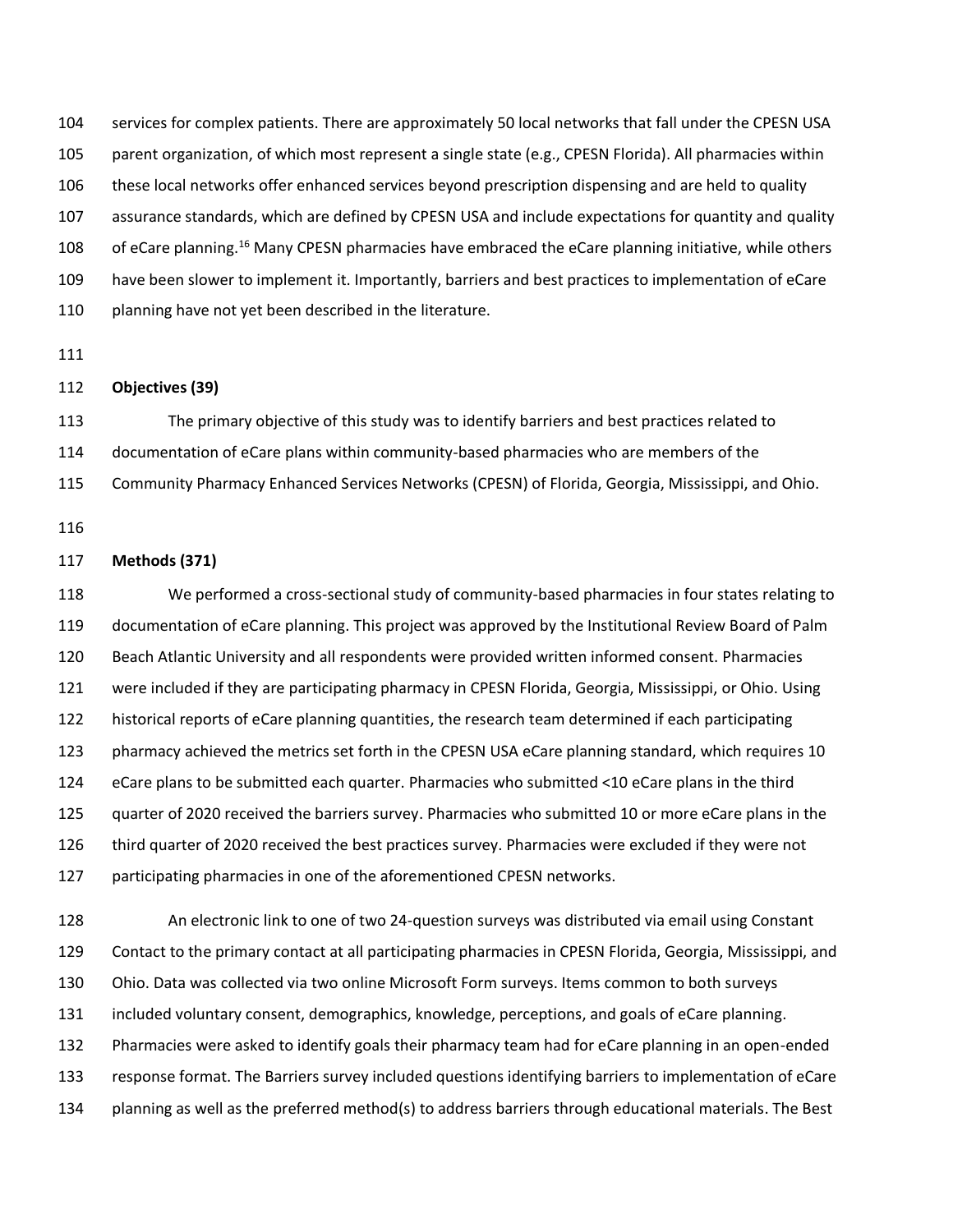Practices survey included questions identifying best practices in workflow, staff utilization, and timing of eCare planning. The survey remained open for 14 days with a reminder sent on days 7 and 12. An incentive of a drawing for a \$50 Visa gift card was offered to those who completed the survey. Two pharmacies from each network were randomly chosen to receive a \$50 Visa gift card.

 After survey closure, data was exported to Microsoft Excel for analysis. Descriptive statistics were utilized to evaluate data. An independent samples t-test assessed for differences between knowledges scores between the barriers survey group and the best practices survey group. This analysis was performed using SPSS v.26 (IBM, 2019). Qualitative data was gleaned from open-ended questions and analyzed thematically using inductive and deductive coding.

## **Results (511)**

 There were 181 Barriers surveys distributed via Constant Contact to participating pharmacies meeting the Barriers criteria; of these, 173 surveys were successfully delivered and 19 survey responses completed (response rate 11.0%). There were 108 Best Practices surveys distributed; of these, 107 surveys were successfully delivered and 44 survey responses were completed (response rate 41.1%). Demographic characteristics of survey respondents are available in **Table 1.**

#### *Knowledge and Perceptions*

 Best Practices pharmacies scored higher than Barriers pharmacies on their knowledge surrounding eCare planning (9.26 vs. 7.26 out of 13 points, CI -4.0 to -1.2, p =.001). Best Practices pharmacies more frequently reported the perception that eCare planning enhanced their value to payers and providers, enhancing the quality of care for their patients, and viewed eCare planning as a valuable use of their time that should be an integral part of their team's workflow. In contrast, Barriers pharmacies more frequently reported views on eCare planning as too much work with not enough return on investment (**Figure 1**).

*Barriers* 

 The barriers most frequently reported as preventing pharmacies from completing 10 or more eCare plans in the previous quarter included staffing resources (n=11, 57.9%), the perceived time commitment associated with eCare planning (n=8, 42.1%), and the lack of payment for services (n=8, 42.1%). Other barriers reported were eCare plan technological/transmission issues, staff receptiveness, unwillingness to change workflow, or new costs associated with eCare planning technology. Additional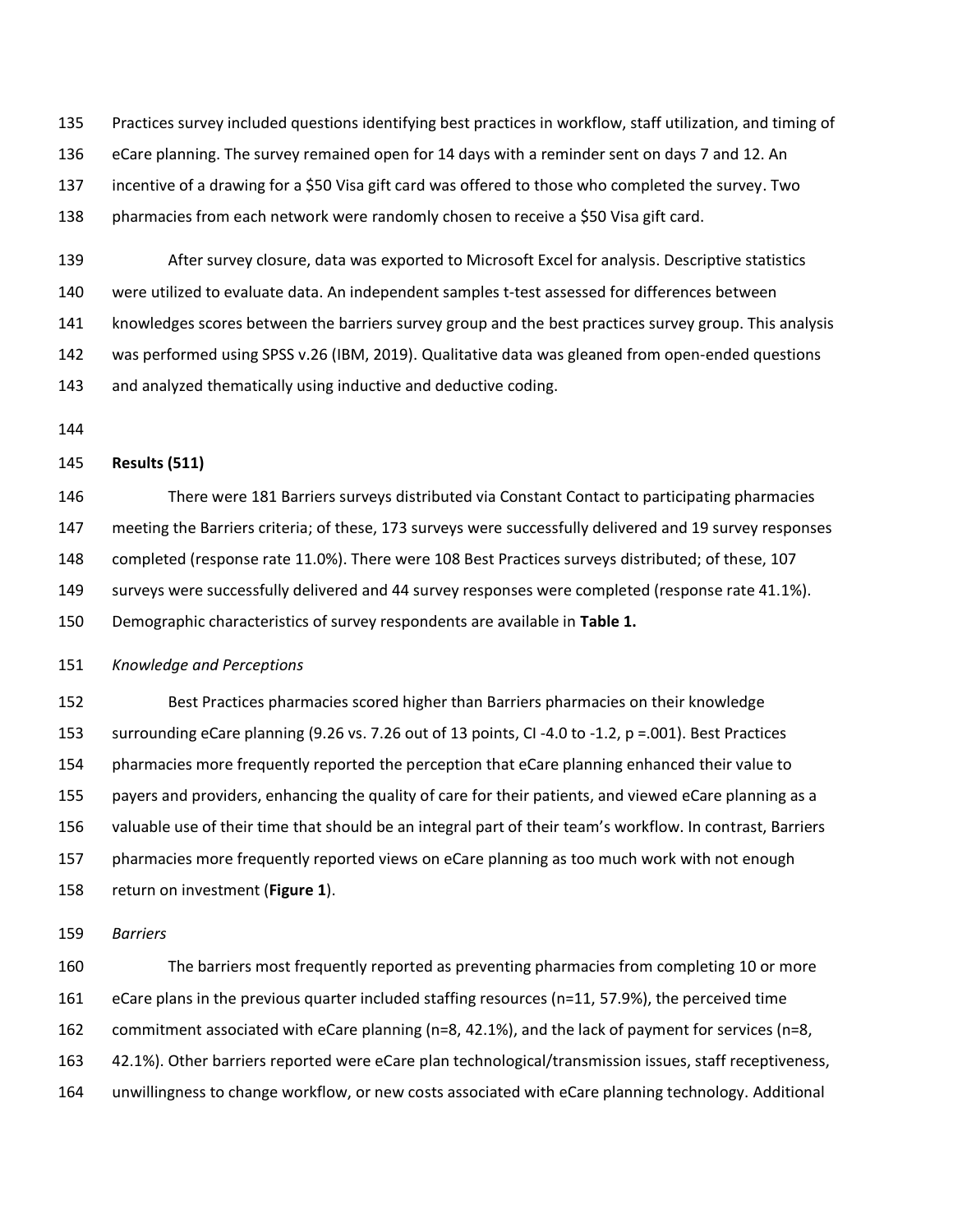themes gleaned from open-ended explanations included COVID-19 challenges and staff turnover. Most 166 pharmacies reported a preference for additional training by their local CPESN networks (n=7, 36.8%) vs. CPESN USA, their eCare planning vendor, or national or state pharmacy associations. A preference was expressed for the training to be in the format of a pre-recorded webinar (n=11, 57.9%). Qualitative analysis revealed that Barriers pharmacies' goals included involving non-pharmacist staff in the eCare 170 planning process and meeting the eCare plan standard by completing more eCare plans.

#### *Best Practices*

 A majority of pharmacies either agreed or strongly agreed that they actively involve pharmacists (n=36, 81.8%) or student pharmacists (n=33, 75.5%) in the eCare planning processes, while pharmacy technicians and other staff were less utilized. Most teams submitted eCare plans throughout the day (n=35, 80.0%) and throughout the month (n=39, 88.6%). Others submitted either in the morning (n=2, 4.5%) or at the end of the day (n=7, 16.0%). Themes for best practice workflow implementation identified from open-text responses included flagging/notating prescriptions or bags for potential encounters, using a basket to collect encounters written for later documentation, focusing on specific patient populations monthly, and utilizing an overlap in pharmacy staff as an opportunity to complete and document encounters. The types of eCare plan encounters most utilized by Best Practice pharmacies were medication synchronization (n=35, 79.5%), drug therapy problems (n=29, 65.9%), assessment of adherence (n=28, 63.6%), blood pressure monitoring (n=27, 61.4%), and medication reconciliation (n=24, 54.5%). Qualitative analysis revealed Best Practices pharmacies' goals including increasing the number of eCare plans, altering workflow to allow for increased resources to complete eCare plans, increasing knowledge to be prepared for payer opportunities, and increasing types of eCare plans utilized.

### **Discussion (631)**

 Pharmacies who are members of the CPESN USA network must meet eCare planning requirements that define the quantity and quality of eCare plan submissions. The concept of eCare planning is a crucial aspect of the appointment-based model embraced by the organization, which seeks to shift pharmacies' focus from passively filling prescriptions to proactively synchronizing pick-up dates for chronic medications, enabling monthly medication reviews and opportunities to identify and act on 194 medication-related problems and optimization.<sup>18</sup> Documentation of patient encounters provides a record of data (e.g.: blood pressure, glycated hemoglobin percentage, lipid panels, INR levels) to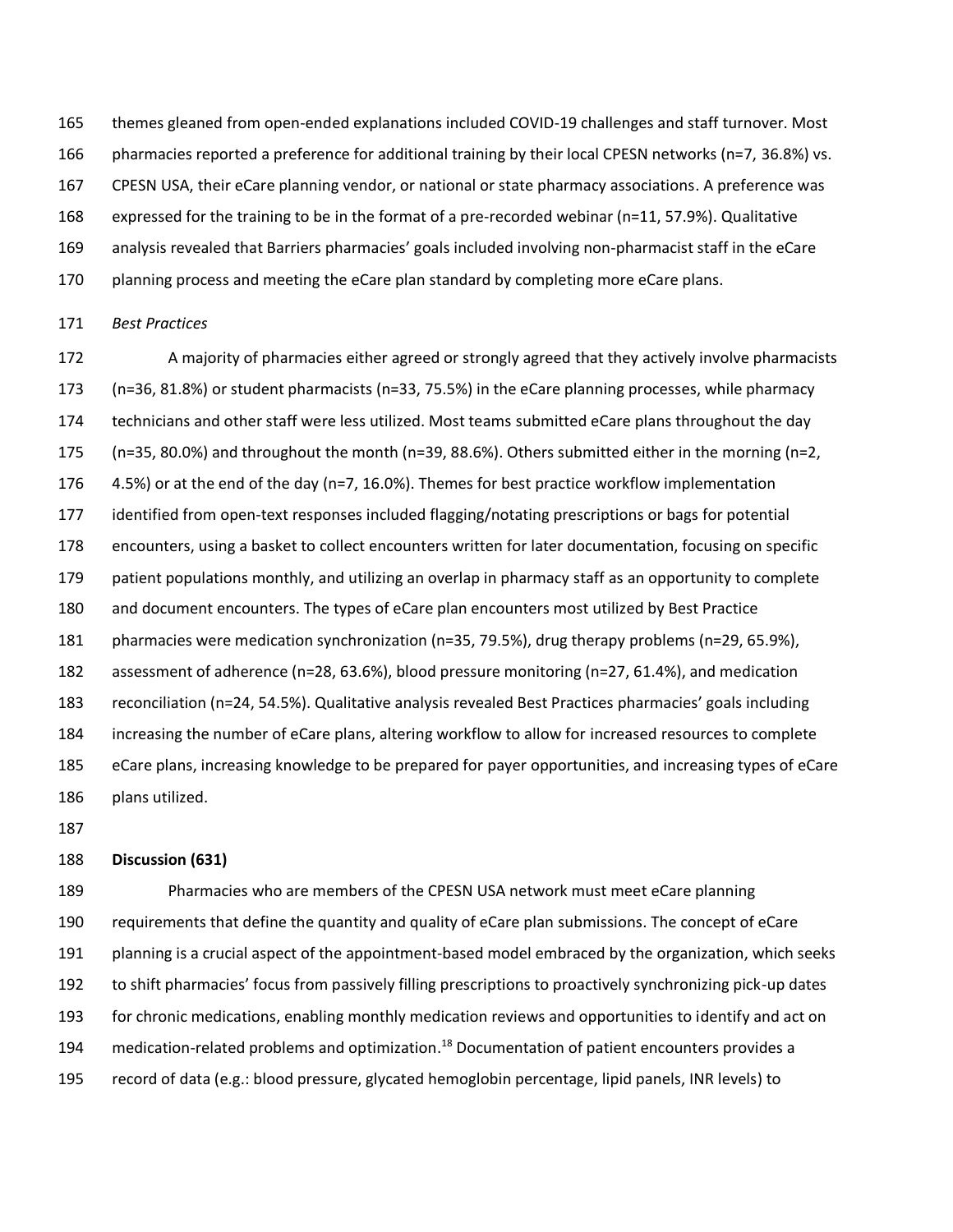demonstrate value-based care to other healthcare providers as well as payers. We sought to learn reasons why pharmacies were or were not documenting eCare plans and how they were doing so.

 It appears Best Practices pharmacies submitted more specific, measurable goals for quality and quantity of eCare planning compared to Barriers pharmacies, who had more generalized goals. The Best Practices pharmacies' increased awareness and focus on meeting those goals may have contributed to their success in eCare planning. There is data surrounding SMART (specific, measurable, attainable, relevant, and time-based) goals and their usefulness in creating successful projects in the workplace 203 which is applicable to setting goals for patient therapy.<sup>19,20</sup> Further, more pharmacies in the Best Practices survey had been eCare planning >1 year, while more Barriers pharmacies reported eCare planning <1 year. This additional time may have allowed Best Practices pharmacies to practice, adjust workflow, or attend trainings on eCare planning to enhance their knowledge and implementation. It is important to note that at the time of the survey, pharmacies in both groups had shifted their focus toward preparing to receive COVID-19 vaccines, which may have influenced responses at the time regarding time constraints. One of the Best Practices pharmacies' most utilized eCare plan encounter types included medication synchronization, which aids in adherence and convenience to patients since it 211 aims to decrease their number of trips to the pharmacy.<sup>17</sup> This is another minimum requirement by CPESN USA that participating pharmacies must adhere to, which may explain why it was the most widely reported eCare plan encounter type.

 Barriers pharmacies more often had documentation systems that did not communicate with their dispensing software. They also reported time constraints, staffing resources, and lack of payment for services as barriers to implementation. At this time, there are many emerging opportunities in payment for pharmacies by contracting with individual payers for specific enhanced services. To be able to engage with payers in this manner, pharmacies must first have a process to capture data on patient outcomes, which means having a streamlined process to integrate eCare planning into the pharmacy's workflow. Having this process prior to high-stakes expectations of deliverables is crucial to ensuring the opportunities are met with success. Best Practices pharmacies found it helpful when the computer systems communicated with one another, when documentation occurred as part of the workflow, and when more than one type of pharmacy staff were engaged in the process. For pharmacies looking to implement eCare planning into their work setting, we encourage setting specific, measurable, attainable, relevant, time-based goals as well as utilizing best practices such as those listed throughout. These practices, along with identifying payer opportunities, may be useful to include in training programs for pharmacies currently struggling to implement eCare planning into daily workflow.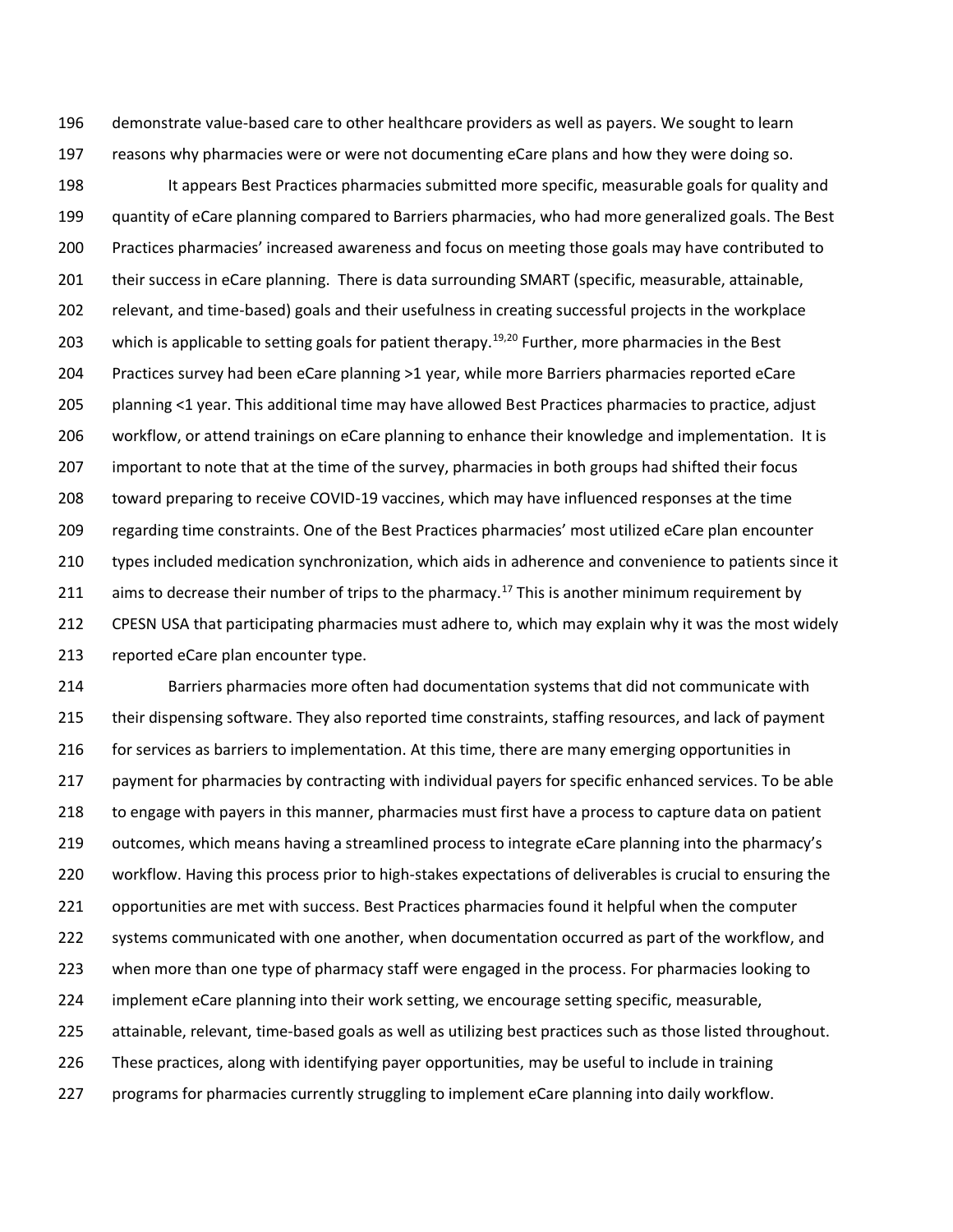There are limitations in our study. Several pharmacies were co-owned and operated, oftentimes 229 having the same primary email contact for their CPESN network profiles. The program utilized to create and distribute the emails did not allow for more than one email to be sent using the same email address for differing store locations. The Barriers pharmacies had a lower response rate, which may suggest that 232 these pharmacies are already less engaged based on their lack of eCare plans submitted.

## **Conclusion (118)**

 A difference in knowledge and perceptions exists between pharmacies who regularly eCare plan and those who do not. The most frequently identified barriers to eCare planning were the perceived time commitment, staffing resources, and current lack of payment for services. Best practices for eCare 238 planning involved creating specific goals, utilizing pharmacists and student pharmacists, and documenting as encounters occur. These trends in barriers and best practices found across states should be utilized in creating training to increase and elevate eCare planning quality and consistency in the community pharmacy setting. Further study is necessary to determine the implications of eCare planning on demonstration of community pharmacist value to both third-party payers and to other members of the healthcare team. **Acknowledgement:** The authors would like to thank Alison Haas, PharmD, RPh, and Connor Bowers, PharmD, RPh, for assisting with data collection for Ohio participants. The authors would also like to

 express appreciation to CPESN Florida, CPESN Georgia, CPESN Mississippi, and CPESN Ohio for their participation.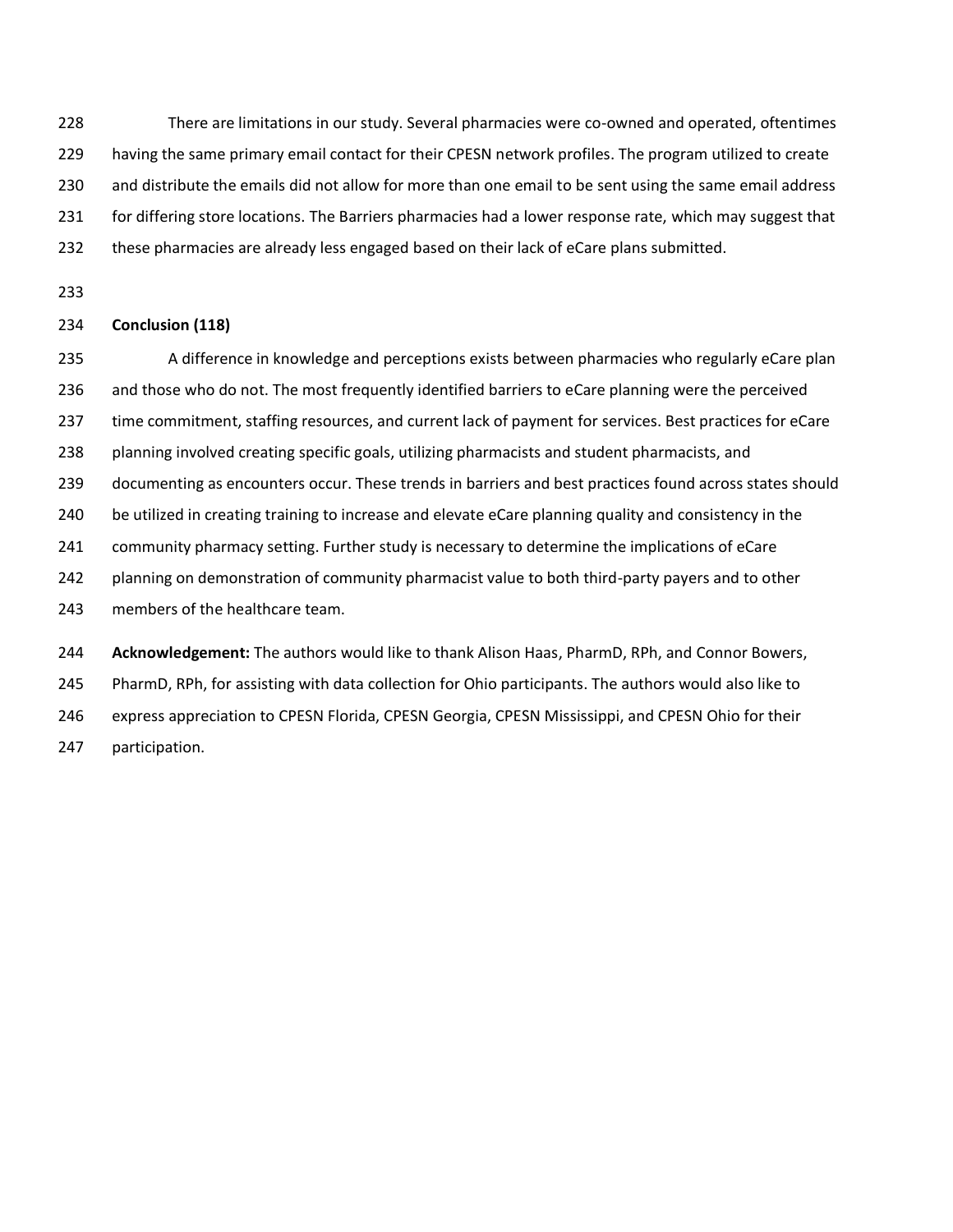## **Sources**

- 1. Milosavljevic A, Aspden T, Harrison J. Community pharmacist-led interventions and their impact on
- patients' medication adherence and other health outcomes: a systematic review. Int J Pharm Prac. 2018;26;387-397.
- 2. Skinner JS, Poe B, Hopper R, et. al. Assessing the effectiveness of pharmacist-directed medication therapy management in improving diabetes outcomes in patients with poorly controlled diabetes. The
- Diabetes Educator, 2015;41(4);459-465.
	- 3. Dodson SE, Ruisinger JF, Howard PA, et. al. Community pharmacy-based medication therapy management services: financial impact for patients. Pharm Pract (Granada). 2012;10(3):119124.
	- 4. Shaver A, Morano M, Pogodzinski J, et. al. Impact of a community pharmacy transitions of care program on 30-day readmission rates. J Am Pharm Assoc. 2019;59(2):202-209.
	- 5. Clifton C, Phillips A, Abubakar A. Chronic care management: an emerging opportunity for pharmacists. Am Soc Cons Pharm. 2018; 33(11):611-618.
	- 6. Berenbrok LA, Gabriel Nico, Coley KC. Evaluation of frequency of encounters with primary care
	- physicians vs. visits to community pharmacies among medicare beneficiaries. JAMA Netw Open. 2020;3(7):e209132.
	- 7. Eckel FM. Pharmacist Patient Care Process. Pharmacy Times. 2018; Available from:
	- https://www.pharmacytimes.com/publications/issue/2015/September2015/Pharmacists-Patient-Care-Process. Accessed June 10, 2021.
	- 8. Pharmacists' Patient Care Process. Joint Commission of Pharmacy Practitioners. 2014. Available from: https://jcpp.net/wp-content/uploads/2016/03/PatientCareProcess-with-supporting-organizations.pdf. Accessed June 10, 2021.
	- 9. History of the pharmacist electronic care plan standard. Pharmacist eCare Plan Initiative; Community
	- Pharmacy Foundation. 2020. https://www.ecareplaninitiative.com/history-of-the-standard. Accessed June 10, 2021.
	- 10. Brigs AL. Community-based pharmacy residency: At the fore-front of improving health care. J Am Pharm Assoc. 2019;59(4)s5.
	- 11. Accreditation standard for postgraduate year one (PGY-1) community-based pharmacy residency
	- programs. ASHP. 2017. Available from: https://www.ashp.org/-/media/assets/professional-
	- development/residencies/docs/pgy1-community-based-pharmacy-2017.ashx. Accessed June 10, 2021.
	- 12. Cohen MF. Impact of the HITECH financial incentives on EHR adoption in small, physician-owned practices. Int J Med Inform. 2016;94:143-154.
	- 13. Adler-Milstein J, Jha AK. HITECH act drove large gains in hospital electronic health record adoption. Health Affairs. 2017;36;1416-1422.
	- 14. Manolakis PG, Skelton JB. Pharmacists' contributions to primary care in the United States
	- collaborating to address unmet patient care needs: The emerging role for pharmacists to address the
	- shortage of primary care providers. Am J Pharm Edu. 2010;74(10);S7.